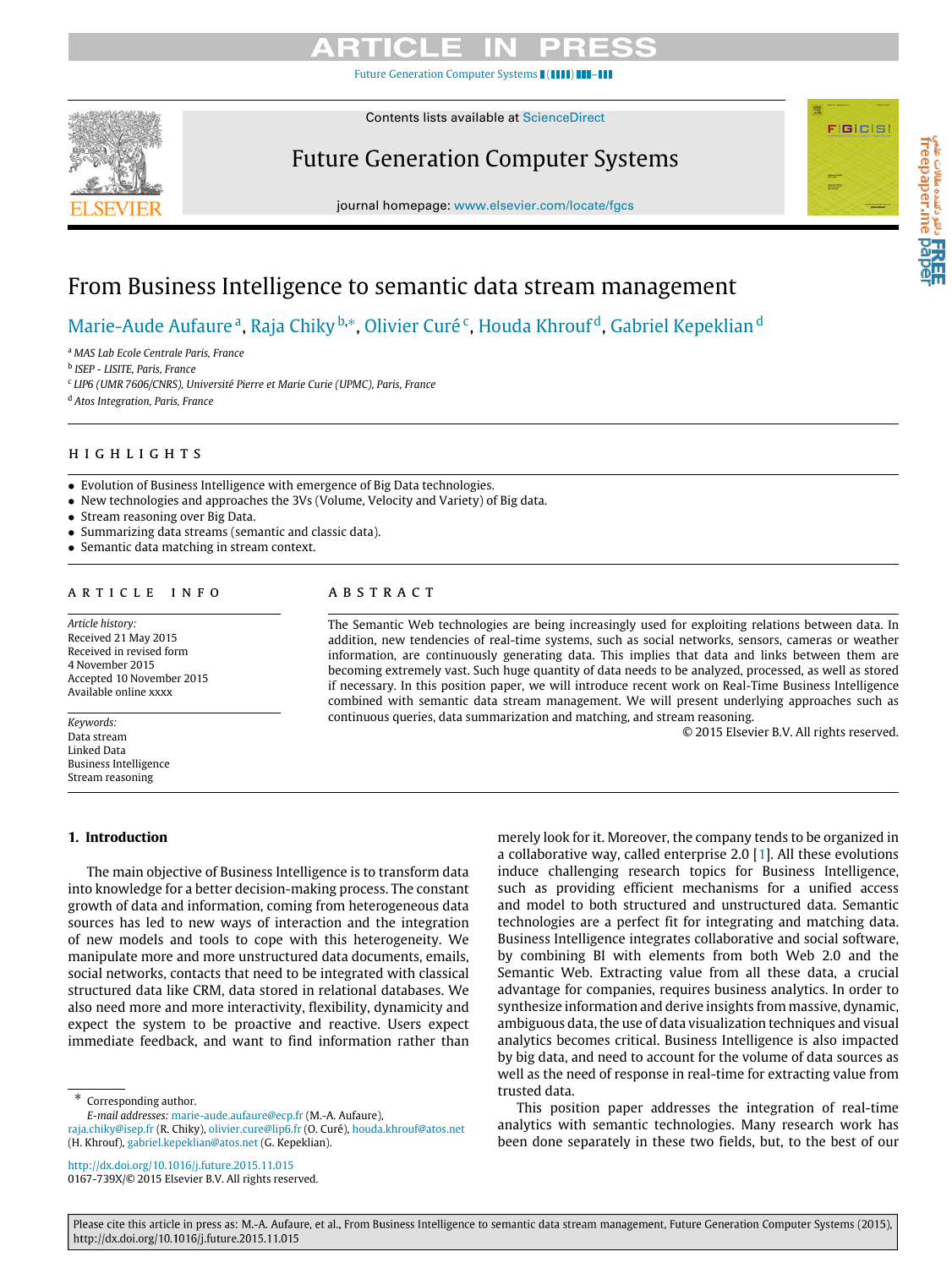# œ

#### 2 *M.-A. Aufaure et al. / Future Generation Computer Systems ( ) –*

knowledge, only a few ones provide an integrated view. This is mainly due to scalability issues for semantic reasoning.

The rest of this paper is organized as follows. Section [2](#page-1-0) describes the new needs in Business Intelligence and presents a generic architecture for semantic data stream management platform. Section [3](#page-2-0) focuses on related work in the area of semantic data streaming. Section [4](#page-3-0) describes data matching in an RDF stream context. Section [5](#page-4-0) gives an overview of reasoning in the context of RDF stream processing. Finally, Section [6](#page-6-1) concludes this paper and gives an outlook upon future research for managing large-scale semantic streaming data.

### <span id="page-1-0"></span>**2. From BI to semantic data stream management**

Business Intelligence (BI) refers to a set of tools and methods dedicated to collecting, representing and analyzing data to support decision-making in enterprises. BI is defined as the ability of an organization to take all input data and convert them into knowledge, ultimately, providing the right information to the right people at the right time via the right channel. During the last two decades, numerous tools have been designed to make available a huge amount of corporate data for non-expert users. Business Intelligence is a mature technology, widely adapted, but faces new challenges for incorporating new data such as unstructured data or data coming from sensors or social networks into analytics. A key issue is the ability to analyze in real-time these constantly growing amounts of data, taking their meaning into account. The complexity of BI tools and their interface is a barrier for their adoption. Thus, personalized systems and user modeling [\[2\]](#page-6-2) have emerged to help provide more relevant information and services to the user. Information visualization and dynamic interaction techniques are key for enhancing the user experience in using such tools [\[3\]](#page-6-3).

Traditional BI systems offer tools for structuring and storing data in a data ware-house, in which data are modeled with a multidimensional model representing the analysis axis. Key performance indicators can be computed from this model and restituted to the user in a static dashboard.

These systems can be extended with semantic technologies to capture the meaning of data and new ways of interacting with data, intuitive and dynamic. Semantic technologies [\[4,](#page-6-4)[5\]](#page-6-5) focus on the meaning of data and are capable of dealing with both unstructured and structured data. Having the meaning of data and a reasoning mechanism may assist a user during his analysis task. The vision of the FP7 CUBIST $<sup>1</sup>$  $<sup>1</sup>$  $<sup>1</sup>$  project was to extend the ETL process</sup> to both structured and unstructured data, to semantically store data in a triple store and to provide user-friendly visual analytics capabilities leading to dynamic dashboards. Then, the information provided to the user is not composed of only quantitative values like key performance indicators, but can also integrate qualitative values represented by a graph or a lattice extracted from formal concepts (a formal concept is a set of objects sharing properties; the formal concepts are then organized in a lattice linked together by a relation of inclusion). The user can then navigate into these semantic data through a visual analytic tool [\[6\]](#page-6-6).

More recently, business intelligence has been impacted by big data and, in particular, need to take into account the velocity i.e. the ability to provide information or alerts in real-time from streams. With the exponential growth of sensor networks, web logs, social networks and interconnected application components, large collections of data are continuously generated with high speed. These data are called ''data streams'': there is no limit

<span id="page-1-1"></span>1 CUBIST EU FP7 project: [http://www.cubist-project.eu/index.php?id=378.](http://www.cubist-project.eu/index.php?id=378)

on the total volume of data and there is no control over the order in which data arrive. The analysis methods (data mining, machine learning) should self-adapt to these data and process them on the fly in one pass and in the order of their arrival. These heterogeneous data streams [\[7\]](#page-6-7) are produced in real time and consequently, should be processed on the fly. Then, they are maintained, interpreted and aggregated in the purpose of reusing their semantics and recommending relevant alerts to the targeted stakeholders in order to react to interesting phenomena occurring in the input streams. A precious decision-making value can be enhanced through the semantic analysis of data streams, especially while crossing them with other information sources.

Coming back to semantic technologies, numerous techniques can be used to extract some meaning or knowledge from data sources. Among them, we can cite natural language processing techniques, data mining, machine learning and ontology engineering. These techniques are used to extract patterns or models, to structure data and to transform any information in actionable knowledge. Semantic Web technologies can be used for linking, publishing or searching for data on the web, but also for large-scale structuring and enriching data with the RDF semantic model.

Semantic-based approaches are useful to simplify the integration of heterogeneous data sources by the mean of ontologies and for offering a unified metadata layer. Semantics can also be used for discovering and enriching information, and finally, to provide a unified data access mechanism. Semantics addresses the variety from the 3 V of Big Data (Volume, Variety and Velocity) to generate value from heterogeneous data. The value of data also increases when they can be linked to other data (Linked Data). Semantic technologies can then be seen as a great opportunity to reduce the cost and complexity of data integration.

[Fig. 1](#page-2-1) represents a generic architecture of what could be a Real-Time BI platform in which structured and unstructured data streams are processed on the fly. In a Real-Time BI platform, multiple heterogeneous data sources can be connected, and data can be static or dynamic. The static data comes from standard databases or from open data, and does not change or in a minor way. Dynamic data comes as a stream, in a semantic format (RDF for example) or not (raw data). To process raw data, they need first to be converted into semantic format using ontologies. The idea is to maintain into the system an homogeneous format and a meaningful model that can be processed by machines. This architecture is composed of different components for processing streams: semantic filtering and continuous queries, data summarization, matching and reasoning. Semantic filtering is used for processing a large volume of streams on the fly. Existing systems are mainly based on RDF and SPARQL. To manage infinite real-time data stream, the platform has to provide the ability to create persistent continuous queries, which allow users to receive new results when they become available. Moreover, in the context of Big Data with a huge volume of data coming in high velocity, the platform provides some summarizing and load shedding techniques  $[8]$  that randomly drop data from the streams when the load of the platform increases beyond what it can handle. Data matching is used to enrich data with additional knowledge and to combine data streams coming from distributed data sources. Discovering relations between data is a key factor to add contextual information which may enhance decision making. This task is particularly challenging in a stream context where time-efficient techniques are needed to ensure scalability over high stream rates. Finally, reasoning is a key component in an RDF stream context and still considered as an open problem, mainly for reasoning using parallelized computation and expressive ontology language. These components are not fully integrated in existing architectures for enabling semantic stream processing. We introduce in the following sections a survey of research work related to semantic data stream management, summarizing techniques, data matching and reasoning.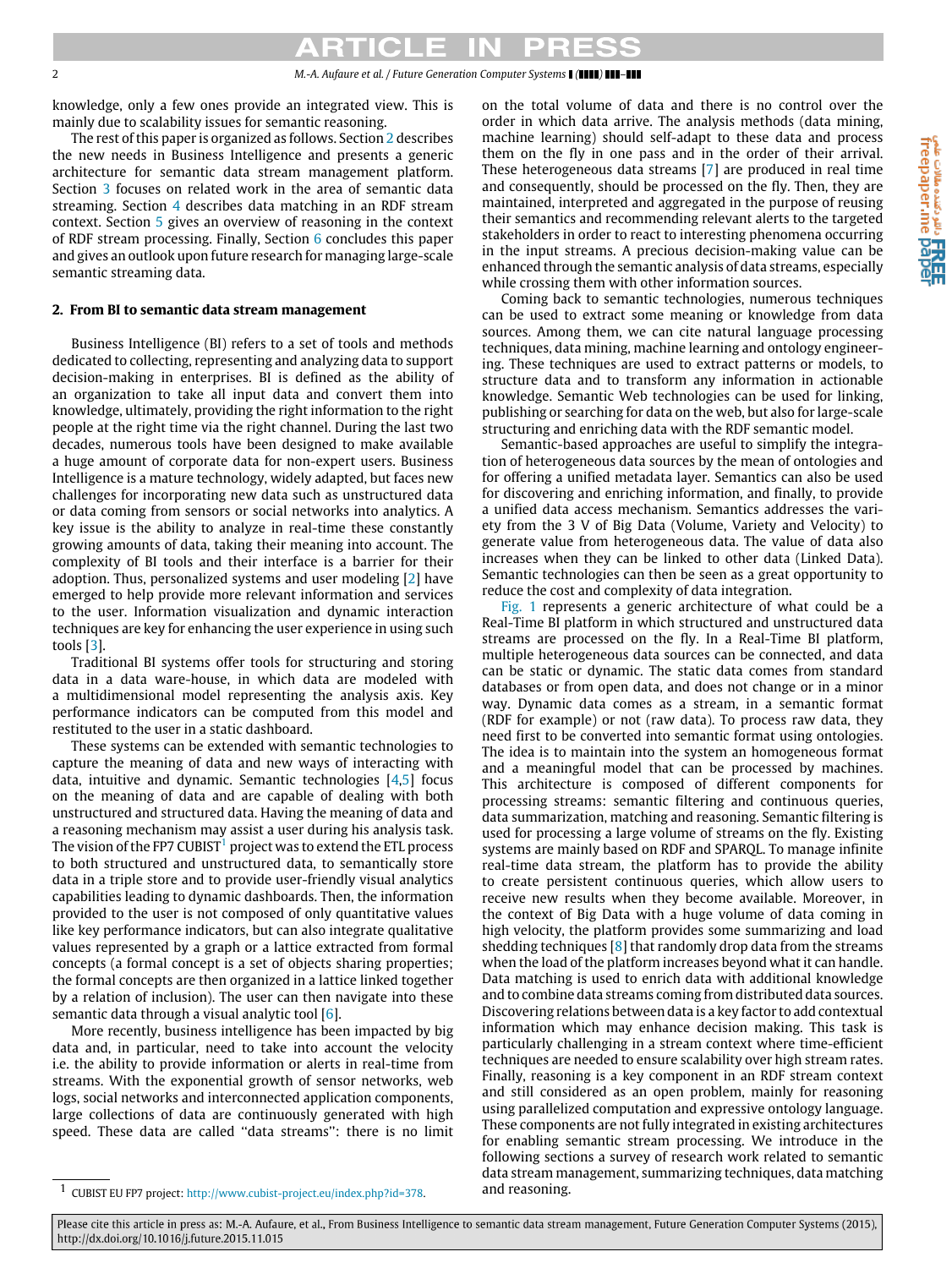<span id="page-2-1"></span>

Fig. 1. A generic semantic real-time BI architecture.

#### <span id="page-2-0"></span>**3. Semantic data streaming**

Massive data stream processing is a scientific challenge and an industrial concern. But with the current volumes of data streams, their number and variety, current techniques are not able to meet the requirements of applications. The Semantic Web tools, through the RDF for example, address the problem of heterogeneous data. Thus, the data stream are converted to semantic data stream by using RDF triples extended with a timestamp. To be able to query, filter, or reason on semantic data streams, the query language SPARQL must be extended to include concepts such as windowing, based on previous work in Data Stream Management Systems DSMS.

Data Stream Management Systems (DSMS) [\[9\]](#page-6-9) are designed to perform continuous queries over data stream. Data elements arrive on-line and stay only for a limited time period in memory. In a DSMS, continuous queries evaluate continuously and incrementally arriving data elements. DSMS use windowing techniques to handle some operations like aggregation as only an excerpt of a stream (window) is of interest at any given time. A window may be physically defined in terms of a time interval (for instance the last week), or logically defined in terms of the number of tuples (for example the last 20 elements).

Several DSMS prototypes have been developed. Some of them are specialized in a particular domain (sensor monitoring, web application, etc.), some others are for general use (such as STREAM [\[10\]](#page-6-10) and TelegraphCQ [\[11\]](#page-6-11)).

The problem of ''too much (streaming) data but not enough (tools to gain and derive) knowledge'' was tackled by [\[12\]](#page-6-12). They envisioned a Semantic Sensor Web (SSW), in which sensor data are annotated with semantic metadata to increase interoperability and provide contextual information essential for situational knowledge. CQELS [\[13\]](#page-6-13), SPARKWAVE [\[14\]](#page-6-14), C-SPARQL [\[15\]](#page-6-15) etc. are existing technologies to exploit these semantic and streaming (continuous and infinite) data, and are based on recommended standard RDF, as the format of representation. Their design and specification are based on DSMS's features.

CQELS [\[13\]](#page-6-13) is a native approach in an RDF environment based on 'white-boxes'. It provides its own processing model and its own operators to deal with streams, for example, window operators or query semantic operators. C-SPARQL [\[15\]](#page-6-15) on the other hand, uses a 'black-box' approach which delegates the processing to other engines such as stream/event processing engines and SPARQL query processors by translating to their provided languages.

Although almost all the engines are based on the SPARQL Language, there are only a few systems which are able to process big quantity of data on the fly. Moreover, these engines do not feature any tool that would allow them to reduce the processing efforts and improve the processing time. For many applications, we must obtain compact summaries of the stream. These summaries could allow accurate answering of queries with estimates, which approximate the true answers over the original stream [\[16\]](#page-6-16).

#### *3.1. Data summarization*

In many fields, we are faced with the ever growing problem of how to manage and analyze large dynamic datasets. Database and data mining researchers often use synopsis (i.e. summaries) with great effect to scale up performance on these datasets with a small cost to accuracy. Perhaps the most basic synopsis of a data stream is a sample of elements from the stream. A key benefit of such a sample is its flexibility: other synopses can be built from a sample itself. The rest of this section summarizes the state of the art for data stream algorithms. We will focus primarily on the problems of creating sample structures for a single data stream, in addition, we will also present techniques used in a distributed environment. Most of these summary structures have been considered for traditional databases [\[17\]](#page-6-17). The challenge is to adapt some of these techniques to the data stream model.

**Data stream sampling** Sampling data streams is based on traditional sampling techniques, but also requires significant new innovations, especially to deal with the problem of infinite length streams. Windowing techniques are used to handle the unlimited nature of data: only an excerpt of a stream (window) is of interest at any given time. A window may be *physical*, defined in terms of a time interval (e.g., the last week), or *logical*, defined in terms of the number of tuples (e.g., the last 20 elements). These windows can be fixed with ''fixed endpoints'', or sliding with ''moving endpoints'' over time or tuples.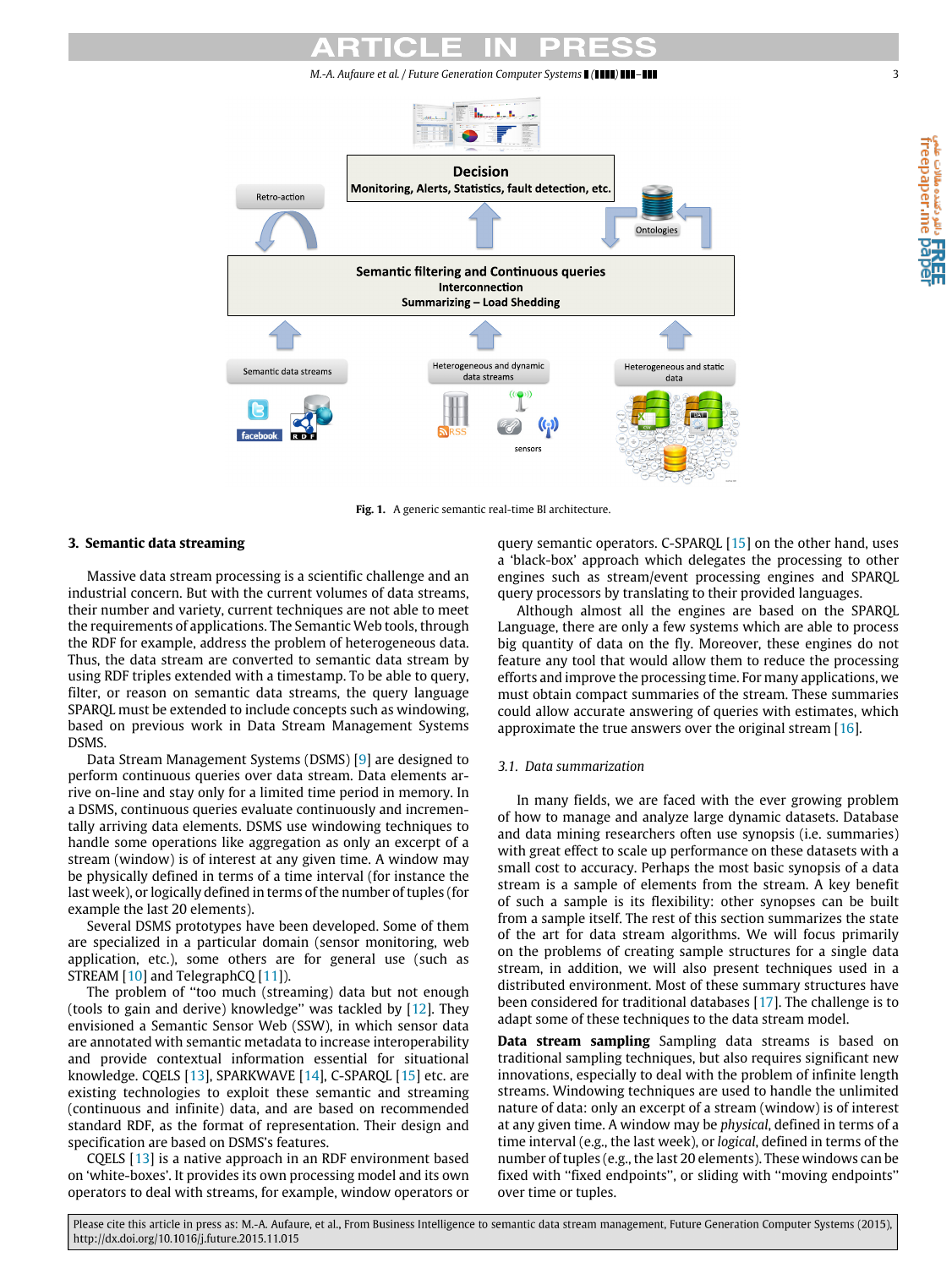## œ

The traditional online algorithm ''Reservoir Sampling'' was proposed by Vitter in 1985 [\[18\]](#page-6-18) and is widely used to sample data streams. It produces a sample of fixed size and does not require prior knowledge of data stream length. Reservoir sampling is useful for insertions or updates but not for deletions in the case of a sliding window. The difficulty arises because elements must be removed from the sample as they expire, so that maintaining a sample of a specified size is nontrivial. Several algorithms for handling logical and temporal windows have been developed.

A simple approach was proposed in [\[19\]](#page-6-19). The algorithm maintains a reservoir sample for the first window of the data stream. When an element expires, it is replaced with the newly arrived element. This algorithm maintains a uniform random sample for the first window and requires little memory to store the sample, but has the disadvantage of being highly periodic. To handle this, another technique was proposed in [\[19\]](#page-6-19). Each new arrival is added to a ''Backing sample'' with a fixed probability and the sample is generated by down sampling the backing sample. As elements expire, they are removed from the backing sample.

Many other algorithms were developed to be applied to logical windows such as "chain sampling" [\[19\]](#page-6-19), to temporal windows such as ''priority sampling'' or for particular use such as ''concise sampling'' [\[20\]](#page-6-20). To the best for our knowledge, all of these techniques sample the data stream individually. Moreover, these techniques exploit neither possibilities of computation in sensors, nor bidirectional communication between the sensors and the central server.

**Distributed data stream sampling** There are many applications where data is continuously produced by a large number of distributed sensors. Adaptive sampling has been developed for these applications to manage limited resources. They aim at conserving network bandwidth and storage memory by filtering out data that may not be relevant in the current context. The data collection rate becomes dynamic and adaptable to the environment.

Most existing adaptive sampling techniques sample data from each source (*temporal sampling*). An adaptive sampling scheme which adjusts data collection rates in response to the contents of the stream was proposed in [\[21\]](#page-6-21). A Kalman filter is used at each sensor to make predictions of future values based on those already seen. The sampling interval *SI* is adjusted based on the prediction error. If the needed sampling interval for a sensor exceeds that is allowed by a specified Sampling Interval range, a new *SI* is requested to the server. The central server delivers new *SI*s according to available bandwidth, network congestion and streaming source priority.

In [\[22\]](#page-6-22), authors present a feedback control mechanism which makes the frequency of measurements in each sensor dynamic and adaptable. Sampled data are compared against a model representing the environment. An error value is calculated on the basis of the comparison. If the error value is more than a predefined threshold, then a sensor node collects data at a higher sampling rate; otherwise, the sampling rate is decreased. Sensor nodes are completely autonomous in adapting their sampling rate.

In [\[23\]](#page-6-23), authors present a method to prevent sensor nodes to send redundant information; this is predicted by a sink node using an ARIMA prediction model. Energy efficiency is achieved by suppressing the transmission of some samples, whose ARIMA based prediction values are within a predefined tolerance value with respect to their actual values. A similar approach is proposed by Cormode and Garofalakis [\[24\]](#page-6-24). Their results show that reduced communication between sensors and the central server can be sufficient by using an appropriate prediction model. A wide range of queries (including heavy hitters, wavelets and multidimensional histograms) can be answered by the central server using approximate sketches.

On the other hand, [\[25\]](#page-6-25) uses a *spatial sampling* technique called backcasting approach. Backcasting operates by first activating

<span id="page-3-1"></span>

**Fig. 2.** Adding a sampling operator to semantic data stream management engine.

only a small subset of sensor nodes which communicate their information to a fusion center. This provides an estimate of the environment being sensed, indicating some sensors may not need to be activated to achieve a desired level of accuracy. The fusion center then backcasts information based on the estimate to the network and selectively activates additional sensors to obtain a target error level. In this approach, adaptive sampling can save energy by only activating a fraction of the available sensors.

#### *3.2. Summarizing semantic data streams*

The growing generated data from web applications is becoming a problem for the processing systems, and the relation between data is causing troubles when attempting to exploit data repositories. Therefore, [\[26\]](#page-6-26) proposed an extension of a real-time request system that allows to reduce processing tasks and memory space requirements. Authors propose the implementation of sampling operators that could be used in conjunction with existing semantic data streams engines considered as a Black Box engine. The sampling methods that have been implemented are: Uniform Random Sampling, Reservoir Sampling and Chain Sampling. Authors propose to extend existing semantic data stream querying engines by creating an external abstraction of the sampling operator as shown in [Fig. 2.](#page-3-1)

However, this approach as implemented in [\[26\]](#page-6-26) is only interesting when applied to semantic data streams including only independent RDF triples. The use of such approach is less successful when it comes to treat the data stream of a higher semantic level where RDF triples are linked to form RDF graphs. Indeed, this approach will lead to the destruction of semantic links constituting the structure of these graphs, thus reducing the level of semantics and affecting the data consistency.

Recently, two particular works take advantage of the fact that semantic data streams are constituted of a small set of RDF schema and have a very regular RDF graph structure according to a graph-based data model. In the first work, authors propose RDSZ [\[27\]](#page-6-27) (RDF Differential Stream compressor based on Zlib [\[28\]](#page-6-28)), an algorithm for lossless RDF stream compression. The approach combines a differential encoding mechanism with the general purpose stream compressor Zlib.

The second approach proposes an efficient interchange format for RDF streams ERI (Efficient RDF Interchange Format) [\[29\]](#page-6-29). This work is adapted from the encoding mechanism of the Efficient XML Interchange (EXI) format [\[30\]](#page-6-30) (Efficient XML Interchange format). Its principle comes from the fact that the described entities in an RDF stream often follow a common schema. ERI multiplexes the information into structural (schema) and value (concrete data) channels. Then Zlib compressor is used in each channel, resulting in high compression ratios and effective processing time.

#### <span id="page-3-0"></span>**4. Data matching in an RDF stream context**

RDF Streams are increasingly becoming available from various, distributed and autonomous sources. They cover different domains such as environment, energy and transportation. Combining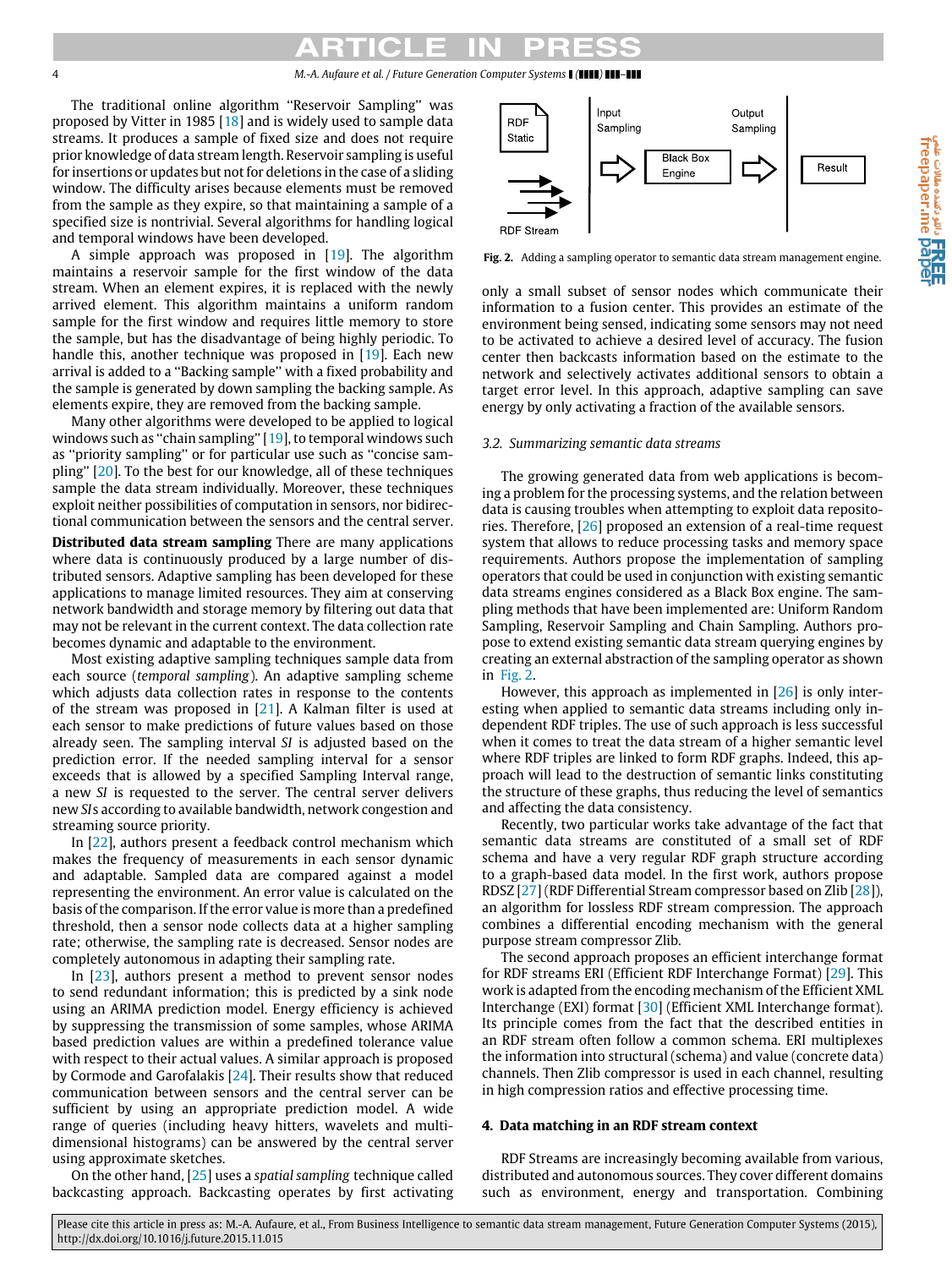and enriching these multiple streams is the vision of Semantic Sensor Web which aims to increase interoperability and to derive additional knowledge for reasoning enhancement. Indeed, semantic enrichment of sensor data is advantageous to provide contextual information which can increase reasoning capabilities to solve problems such as network management and event detection. Context has been particularly proven to be essential for accurate and robust anomaly detection in sensor data [\[31\]](#page-6-31). For example, what appears to be anomalous during a day or a year in an electrical sensor network may be found to be false positives when introducing context such as time of day (e.g. night) or specific events (e.g. holidays). Providing such context requires a system which is able to enrich streaming data by discovering semantic relations between RDF resources. This is known as data matching or link discovery task which has recently gained a crucial importance in Semantic Web. The main challenge is how to combine data residing at different sources, and resolve references at the instance level such as identity link using  $ow1:sameAs$  or any other semantic relatedness between two real-world objects. This is a key factor to directly enhance two important dimensions of data quality, which are accuracy and completeness [\[32\]](#page-6-32). Accuracy is the extent to which data are correct, reliable and free of error. Using multiple representations from different sources has the advantage to detect conflicts and inaccurate data. Completeness is the extent to which data are of sufficient breadth, depth, and scope for the task at hand. Multiple object representations usually cover different properties, thus leading to more complete description.

Recently, several research studies have led to a plethora of matching tools based on manual configuration to define similarity function or on fully automated process. Most of these tools typically use offline matching given that the corpus of data is complete. However, there is very little research related to online and real-time matching that needs to link data as they appear and not as a batch. A variety of DSMS have been developed to manipulate, store and query multiple streams of data. However, none of them has tackled the problem of data matching in dynamic environment. In order to add context, a DSMS should be able to deal with high stream rates and perform semantic matching with high scalability. Such matching could be based on some time-efficient approaches proposed to deal with scalability for large datasets. This is ensured by pruning the search space using a candidate selection scheme in which the aim is to minimize the number of unnecessary similarity computations. One popular method, used in various tools [\[33,](#page-6-33)[34\]](#page-6-34), is filtering by utilizing inverted index structures. It reduces the search space by quickly excluding all pairs that do not share a common token. This optimization typically focuses on string similarity distances and on a specific discriminative property. Another advanced method proposes to form blocks of entities sharing an identical or approximate key. Many blocking-based techniques exist such as standard blocking (using a predefined blocking key), sorted neighborhood, and adaptive blocking [\[35\]](#page-6-35). Silk [\[36\]](#page-7-5) and LIMES [\[37\]](#page-7-6) are popular link discovery tools which make use of blocking techniques. Silk introduced a novel method called MultiBlock using a multidimensional index which subdivides the space into overlapping blocks. While standard blocking techniques block in one dimension, MultiBlock blocks by multiple properties using multiple dimensions. More precisely, it builds an index for each similarity measure in the matching function to preserve the distances of the entities. Then, it uses a compound multidimensional index to aggregate all indexes, and generate a comparison pair for each two entities which share an index. MultiBlock guarantees that similar entities share at least one block, thus reducing the runtime without sacrificing recall. It has the advantage to work on streaming data as it does not require to pre-process the whole dataset. LIMES proposed another lossless time-efficient algorithm called HYPPO (HYpersphere aPPrOximation algorithm) and dedicated for numeric values in metrics spaces. It utilizes the triangle inequality to compute pessimistic approximations of distances which are then used to filter out a large amount of obvious non-matches before executing comparisons. The triangle inequality has been also exploited in different tasks to improve the runtime, for example to optimize the performance of continuous queries on high dimensional streaming time series [\[38\]](#page-7-7). Overall, the reduction of the search space has been shown to enhance scalability by several orders of magnitude. Still, the sheer amount of links to be discovered can induce an impractical runtime. Thus, parallel processing have been recently investigated by some tools which involve advanced infrastructures such as MapReduce-based clusters or graphics processing units (GPU). For example, Silk, Zhishi.links [\[39\]](#page-7-8) and LIMES-MR [\[40\]](#page-7-9) support already the distributed computing with MapReduce thus optimizing the scalability. The performance of these frameworks is, however, limited by the input–output overhead. Thus, the use of parallel processing on massively parallel graphic processors was another solution that has been explored in [\[40\]](#page-7-9).

While most of these methods are tailored to offline processing, many applications such as query answering systems or real-time credit monitoring still require an efficient and online approach to link data at runtime. In such a context, besides to scalability concern, the system should be able to take into account the dynamic nature of data and allow the matching model to evolve over the time. Currently, there is very little research related to link discovery that could be applied on highly dynamic streaming data. The work in  $[41]$  proposed to fetch the candidate solutions for each incoming resource using SPARQL filtering based on a supervised blocking technique. However, the supervised model in such environment would quickly become inaccurate as there is no guarantee that training data would still be representative of the space. Thus, an incremental approach is required to handle the data variations without processing the entire corpus of data. For example, the method described in  $[42]$  supports an online matching based on doubling hierarchical clustering with two stages: update stage that assigns entities to clusters, merge stage that combines clusters to prevent them from exceeding a fixed limit. Each new entity is then compared against other resources in the selected candidate clusters. This approach seems promising, but the author did not present any evaluation. Overall, there is a need for a more comprehensive support of real-time data matching in DSMS such as parallel processing, time-efficient algorithms, and incremental models to deal with scalability as well as the dynamics of data over the time.

#### <span id="page-4-0"></span>**5. Reasoning in an RDF stream context**

This section emphasizes the importance of reasoning in the context of RDF stream processing. To fully grasp the potential of this feature, we first need to clarify the notion of reasoning in the context of the Semantic Web and Knowledge Bases in general. A Knowledge Base consists of a set of facts and some rules which are specifying the vocabulary used by the facts. For instance, consider the facts stating that Camille teaches course1 and Camille is pregnant together with an ontology defining that only a professor teaches a course and only a female can be pregnant. Then a reasoner, i.e., a software dedicated to derive information and knowledge, can infer that Camille is a female professor.

In the Semantic Web, the graph-based RDF data format is used for the definition of both the facts and the vocabularies, also known as ontologies, corresponding to RDF Schema and OWL W3C languages. The ontologies are precisely the components that are supporting the derivation of implicit information and knowledge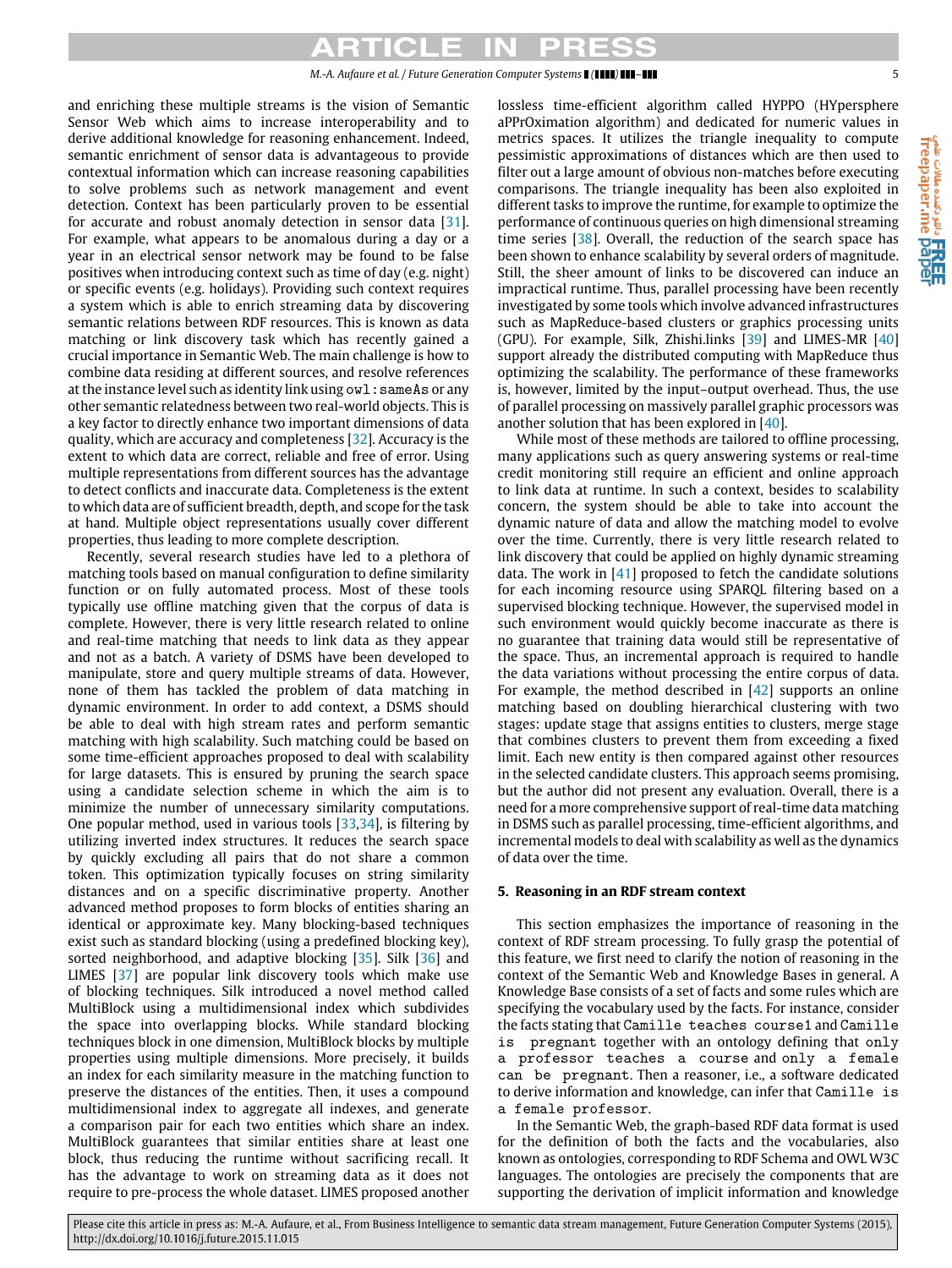from explicit ones. This ability to derive inferences is an important differentiator between Knowledge Base systems and traditional Relational Database Management systems or NoSQL stores, graphbased ones included [\[43\]](#page-7-12). As a consequence, the reasoning feature is not one of the requirements presented in  $[44]$  for standard database stream processing. In this section, we argue that the full potential of RDF stream processing lies in this reasoning capacity, we point to some potential solutions for the design of such systems and we present first results toward this direction.

Reasoning in the Semantic Web has a long history that takes its roots in Artificial Intelligence and logic. Inferences drawn from ontologies support operations such as concept classification, qualification of the consistency of a knowledge base, retrieval of the instances of a given concept, finding the most specific concept an individual is an instance of and instance checking to name the main ones (read [\[45\]](#page-7-14) for a detailed presentation of these reasoning services). They are generally implemented using automata theory, a translation to predicate logic, resolution-based methods or the semantic tableau approach. The latter two have been the most widely adopted among existing systems, e.g., Fact++, Pellet, HermiT, RacerPro for expressive ontologies, i.e., OWL2DL, and ELK, CEL, Quonto, Jena for lightweight ontologies, i.e., OWL2 profiles, namely EL, RL, QL, and RDFS.

These systems cannot be used out of the box in a stream context due to the near real-time nature that forces to obtain reasoning results within a given time period. In this situation, a particular attention is given to the ontology expressiveness/computational complexity trade-off which should ensure that the relevant inferences can be performed in a defined time-window constraint. This is the main reason for the adoption of RDFS reasoning, the least expressive ontology language of the W3C Semantic Web stack, in available systems. Nevertheless, some systems have considered an extension of RDFS, e.g., by introducing property transitivity, in RDF stream processing. Other ontology languages of the W3C stack, namely OWL2DL and its profiles, may be considered too computationally expensive in a streaming context and to the best of our knowledge have not implemented in existing systems.

Different types of RDF stream reasoning have been identified: data-driven, query-driven and hybrid solutions.

In the former, the information contained in RDF streams is extended at load-time, possibly using some external ontologies, by generating possible inferences. The main limitations of this approach, frequently denoted as materialization, is the latency implied at data loading time due to the computation of all deductions and the difficulty to maintain a valid dataset in the face of data updates, e.g., removing a single information can induce the deletion of an important number facts some of which can be derived by some other valid data. The main advantage of materialization is the performance of query processing due to the absence of any overhead. The Virtuoso RDF database management system is adopting this reasoning approach in a non-streaming context. We believe that this data-driven approach has some potential in a streaming context if the system is able to limit the number of materialization to a minimal and relevant set of triples. Hence ensuring that the materialization process can be executed within the defined time-window. In the case where an external, static knowledge base is used in the materialization process, a nice property would be to constrain the number of possible updates. The first requisite implies an analysis of both the continuous queries and the ontologies involved in stream processing. Since the continuous queries can be considered relatively static, i.e., once defined, they are being used for a certain time, this approach is realistic. The latter requisite may depend on the use case associated to the streaming application, i.e., update frequency of external knowledge bases. We both know of knowledge bases that are being updated several times per day, for instance in the bioinformatics domain, and of other domains where modifications are only occurring on a weekly or monthly basis.

This approach can be opposed to query-driven which rewrites, a.k.a., reformulates, the (continuous) queries in order to retrieve all valid answers. With this solution, the advantages consist of fast loading times and easier handling of data updates. The main drawback corresponds to slow query answering due to the overhead of reasoning over the data, knowledge pair which is required for all queries. Moreover, the rewriting can possibly generate a large number of queries, some of which can be semantically equivalent and syntactically different, resulting in a high rate of duplicate answers. GraphDB (formerly OWLIM) is an RDF store using this query-driven solution in a non-streaming context. If the continuous queries executed in a streaming context are relatively static, it may be worth considering this query-driven approach. In that situation, a set of queries would be reformulated prior to the stream processing and without any hard time constraint. A second step would analyze these rewritten queries to prevent query redundancy and unsatisfiable queries. This second step is clearly is more involved since ideally, these properties would be ensured at compile-time and not at run-time.

The latter solution is a combination of the previous two approaches, i.e., a method where only a portion of the data would be materialized and a part of the query would be reformulated. Blazegraph (formerly bigdata) is an example of a hybrid system in a non-streaming context. This approach may have a big impact on reasoning stream processing. It would require the definition of a cost-based approach for the definition of a boundary between materialization and rewriting. Such a solution would involve a detailed analysis of the query steaming workload and of the knowledge bases. Due to the complexity of the problem, a efficient approach would be based on the definition of heuristics.

In a non-streaming reasoning process, the order in which the information and knowledge is processed is not important. This is not the case in a streaming context where the order of stream tuples may imply a certain interpretation and implying the derivation of different facts and knowledge. We can distinguish between several order notions. Natural order is the most frequent one and generally corresponds to the order in which stream tuples arrive in the system. In the case of RDF data, a timestamp value can be added to the subject, predicate, object RDF triple, thus forming a quad. Some other forms of order, requiring a more or less involved computation, are also possible, e.g., popularity, frequency. To be the best of our knowledge, none of the current standard Semantic Web reasoners are adapted to handling ordered triples.

In [\[46\]](#page-7-15), the authors present a taxonomy of implemented systems and open research problems in RDF stream reasoning. They argue that most implemented systems belong to the data-driven category with a natural order. IMaRS [\[47\]](#page-7-16) and EP-SPARQL [\[48\]](#page-7-17) are such systems which respectively belong to the DSMS and CEP categories. It is recognized that the query-driven approach is promising due to the static nature of queries in a streaming context. That is, the reformulation of the query would be performed once and its optimized version could potentially be executed an infinite number of times. The hybrid, mixing data and query driven approaches, presents the most important research challenges but also the highest potential in terms of task adequacy and efficiency.

A third dimension for RDF stream reasoning corresponds to the parallel computation of the inference services. In a nonstreaming context, systems such as WebPie [\[49\]](#page-7-18) and SAOR [\[50\]](#page-7-19) have been implemented using the MapReduce [\[51\]](#page-7-20). The batch processing nature of MapReduce is not adapted to handle streams and hence, these systems cannot be used in a streaming context. Parallel systems dedicated to stream processing, e.g., Storm, Spark Streaming, Apache Flink, Samza or S4, have rarely been used by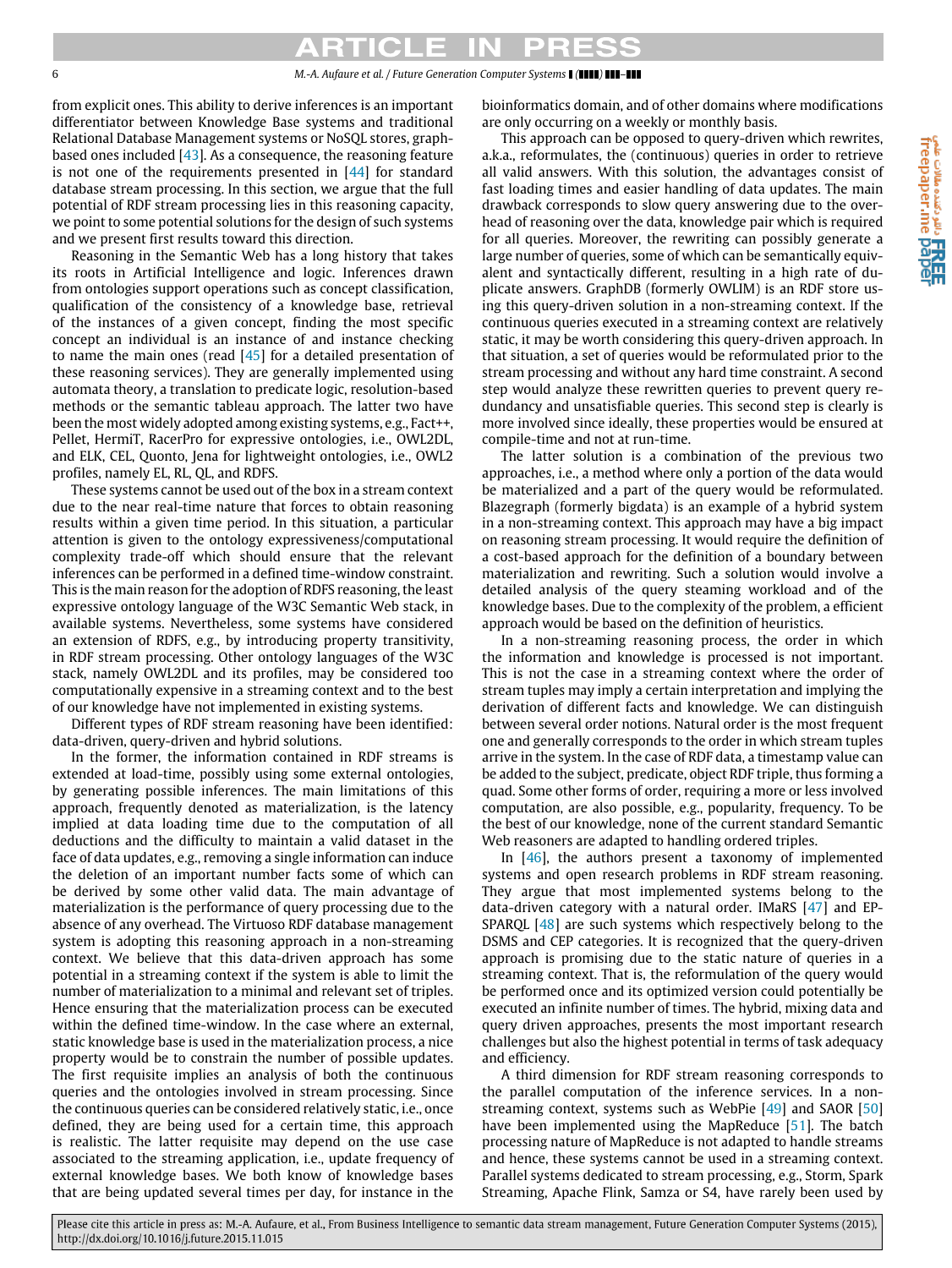*M.-A. Aufaure et al. / Future Generation Computer Systems ( ) –* 7

any RDF streaming processing system equipped with inference services. [\[52\]](#page-7-21) is in fact, the only tentative that we know of in this direction. The system performs RDF streaming distributed on the S4 system. The paper describing the system describes an experimentation where RDFS reasoning is being performed. It does not seem that the software is being maintained or extended for more expressive ontologies.

Thus, RDF stream reasoning can be considered as an open problem in need for parallelized computation, expressive ontology language support and handling possibly complex order. The main challenge associated to this problem is to combine knowledge base and query analysis together with reasoning in parallel computation setting. This implies to define novel systems leveraging from Semantic Web and distributed streaming approaches.

### <span id="page-6-1"></span>**6. Conclusion**

The interconnection of massive data streams is a scientific challenge and a concrete industrial concern. But with the current volumes of data streams, their velocity and variety, current techniques are not able to meet the requirements of real applications. Yet we believe that this problem can be answered by taking advantage of recent advances in the techniques of querying, summarizing, matching and reasoning on semantic data streams. These techniques are part of the new generation of Real Time Business Intelligence.

The Semantic Web tools, through RDF for example, address the problem of heterogeneous data. Thus, data streams are converted to semantic data streams by using RDF triples extended with a timestamp. To be able to query, filter, or reason on semantic data streams, the SPARQL query language must be extended to include concepts such as continuous queries. Several research prototypes for semantic filtering have been presented recently. However, to the best of our knowledge, none of these works has been concerned about overloading when the semantic data stream management system is not able to handle an overwhelming incoming data. Load shedding techniques and summarization techniques exist in the field of DSMS as we had presented in this paper. The challenge is to adapt these techniques to semantic data streams by losing the least possible links between data. In addition, data streams are large, heterogeneous in nature and incrementally processed. Such complexities require a powerful online technique to handle link discovery and thus data enrichment in real time. However, most of research studies have mainly addressed the time-efficient linking to scale to very large datasets. Still, none of them has explored the incremental techniques to handle the dynamics of data over the time.

#### **References**

- <span id="page-6-0"></span>[1] Jua[n Trujillo, Alejandro Maté, Business intelligence 2.0: A general overview,](http://refhub.elsevier.com/S0167-739X(15)00363-5/sbref1) in: Marie-Aude Aufaure, Esteban Zimányi (Eds.), Business Intelligence, in: Lecture Notes in Business Information Processing, vol. 96, Springer, Berlin, Heidelberg, 2012, pp. 98–116.
- <span id="page-6-2"></span>[2] Alf[red Kobsa, Generic user modeling systems, in: Peter Brusilovsky, Al](http://refhub.elsevier.com/S0167-739X(15)00363-5/sbref2)fred Kobsa, Wolfgang Nejdl (Eds.), The Adaptive Web, in: Lecture Notes in Computer Science, vol. 4321, Springer, 2007.
- <span id="page-6-3"></span>[3] Mi[cheline Elias, Marie-Aude Aufaure, Anastasia Bezerianos, Storytelling in](http://refhub.elsevier.com/S0167-739X(15)00363-5/sbref3) visual analytics tools for business intelligence, in: INTERACT 2013—14th IFIP TC13 Conference on Human–Computer Interaction, in: Lecture Notes in Computer Science, vol. 8119, Springer, Cape Town, South Africa, 2013, pp. 280–297.
- <span id="page-6-4"></span>[4] Ti[m Berners-Lee, James Hendler, Ora Lassila, The semantic web, Sci. Am. 284](http://refhub.elsevier.com/S0167-739X(15)00363-5/sbref4) (5) (2001) 34–43.
- <span id="page-6-5"></span>[5] Pas[cal Hitzler, Markus Krtzsch, Sebastian Rudolph, Foundations of Semantic](http://refhub.elsevier.com/S0167-739X(15)00363-5/sbref5) Web Technologies, first ed., Chapman & Hall/CRC, 2009.
- <span id="page-6-6"></span>[6] Cás[sio A. Melo, Alexander Mikheev, Bénédicte Le Grand, Marie-Aude](http://refhub.elsevier.com/S0167-739X(15)00363-5/sbref6) Aufaure, Cubix: A visual analytics tool for conceptual and semantic data, in: Jilles Vreeken, Charles Ling, Mohammed Javeed Zaki, Arno Siebes, Jeffrey Xu Yu, Bart Goethals, Geoffrey I. Webb, Xindong Wu (Eds.), ICDM Workshops, IEEE Computer Society, 2012, pp. 894–897.
- <span id="page-6-8"></span><span id="page-6-7"></span>[7] Ch[aru Aggarwal \(Ed.\), Data Streams—Models and Algorithms, Springer, 2007.](http://refhub.elsevier.com/S0167-739X(15)00363-5/sbref7) [8] Ne[sime Tatbul, Uğur Çetintemel, Stan Zdonik, Mitch Cherniack, Michael](http://refhub.elsevier.com/S0167-739X(15)00363-5/sbref8) Stonebraker, Load shedding in a data stream manager, in: Proceedings of the
- 29th International Conference on Very Large Data Bases—Volume 29, VLDB'03, VLDB Endowment, 2003, pp. 309–320. [9] Lu[kasz Golab, M. Tamer Özsu, Issues in data stream management, SIGMOD Rec.](http://refhub.elsevier.com/S0167-739X(15)00363-5/sbref9)
- <span id="page-6-9"></span>32 (2) (2003) 5–14. [10] Ar[vind Arasu, Brian Babcock, Shivnath Babu, Mayur Datar, Keith Ito, Rajeev](http://refhub.elsevier.com/S0167-739X(15)00363-5/sbref10)
- <span id="page-6-10"></span>Motwani, Itaru Nishizawa, Utkarsh Srivastava, Dilys Thomas, Rohit Varma, Jennifer Widom, Stream: The stanford stream data manager, IEEE Data Eng. Bull. 26 (1) (2003) 19–26.
- <span id="page-6-11"></span>[11] Siri[sh Chandrasekaran, Owen Cooper, Amol Deshpande, Michael J. Franklin,](http://refhub.elsevier.com/S0167-739X(15)00363-5/sbref11) Joseph M. Hellerstein, Wei Hong, Sailesh Krishnamurthy, Samuel R. Madden, Fred Reiss, Mehul A. Shah, Telegraphcq: Continuous dataflow processing, in: Proceedings of the 2003 ACM SIGMOD International Conference on Management of Data, SIGMOD'03, ACM, New York, NY, USA, 2003, p. 668.
- <span id="page-6-12"></span>[12] Am[it Sheth, Cory Henson, Satya S. Sahoo, Semantic sensor web, IEEE Internet](http://refhub.elsevier.com/S0167-739X(15)00363-5/sbref12) Comput. 12 (4) (2008) 78–83.
- <span id="page-6-13"></span>[13] Da[nh Le-Phuoc, Minh Dao-Tran, Josiane Xavier Parreira, Manfred Hauswirth,](http://refhub.elsevier.com/S0167-739X(15)00363-5/sbref13) A native and adaptive approach for unified processing of linked streams and linked data, in: Proceedings of the 10th International Conference on the Semantic Web—Volume Part I, PISWC'11, Springer-Verlag, Berlin, Heidelberg, 2011, pp. 370–388.
- <span id="page-6-14"></span>[14] Srd[jan Komazec, Davide Cerri, Dieter Fensel, Sparkwave: continuous schema](http://refhub.elsevier.com/S0167-739X(15)00363-5/sbref14)enhanced pattern matching over RDF data streams, in: Proceedings of the 6th ACM International Conference on Distributed Event-Based Systems, DEBS'12, ACM, New York, NY, USA, 2012, pp. 58–68.
- <span id="page-6-15"></span>[15] Da[vide Francesco Barbieri, Daniele Braga, Stefano Ceri, Emanuele Della](http://refhub.elsevier.com/S0167-739X(15)00363-5/sbref15) Valle, Michael Grossniklaus, C-sparql: Sparql for continuous querying, in: Proceedings of the 18th International Conference on World Wide Web, ACM, 2009, pp. 1061–1062.
- <span id="page-6-16"></span>[16] Edi[th Cohen, Graham Cormode, Nick Duffield, Structure-aware sampling on](http://refhub.elsevier.com/S0167-739X(15)00363-5/sbref16) data streams, in: Proceedings of the ACM SIGMETRICS Joint International Conference on Measurement and Modeling of Computer Systems, ACM, 2011, pp. 197–208.
- <span id="page-6-17"></span>[17] Pa[ul G. Brown, Peter J. Haas, Techniques for warehousing of sample data,](http://refhub.elsevier.com/S0167-739X(15)00363-5/sbref17) in: Ling Liu, Andreas Reuter, Kyu-Young Whang, Jianjun Zhang (Eds.), ICDE, IEEE Computer Society, 2006, p. 6.
- <span id="page-6-18"></span>[18] Jeff[rey S. Vitter, Random sampling with a reservoir, ACM Trans. Math. Software](http://refhub.elsevier.com/S0167-739X(15)00363-5/sbref18) 11 (1) (1985) 37–57.
- <span id="page-6-19"></span>[19] Bri[an Babcock, Mayur Datar, Rajeev Motwani, Sampling from a moving win](http://refhub.elsevier.com/S0167-739X(15)00363-5/sbref19)dow over streaming data, in: Proceedings of the Thirteenth Annual ACM–SIAM Symposium on Discrete Algorithms, SODA'02, Society for Industrial and Applied Mathematics, Philadelphia, PA, USA, 2002, pp. 633–634.
- <span id="page-6-20"></span>[20] Phi[llip B. Gibbons, Yossi Matias, New sampling-based summary statistics for](http://refhub.elsevier.com/S0167-739X(15)00363-5/sbref20) improving approximate query answers, in: Proceedings of the 1998 ACM SIGMOD International Conference on Management of Data, SIGMOD'98, ACM, New York, NY, USA, 1998, pp. 331–342.
- <span id="page-6-21"></span>[21] An[kur Jain, Edward Y. Chang, Adaptive sampling for sensor networks,](http://refhub.elsevier.com/S0167-739X(15)00363-5/sbref21) in: Proceeedings of the 1st International Workshop on Data Management for Sensor Networks: In Conjunction with VLDB 2004, DMSN'04, ACM, New York,
- <span id="page-6-22"></span>NY, USA, 2004, pp. 10–16. [22] A.D. Marbini, L.E. Sacks, Adaptive sampling mechanisms in sensor networks. 2003.
- <span id="page-6-23"></span>[23] Ch[ong Liu, Kui Wu, Min Tsao, Energy efficient information collection with the](http://refhub.elsevier.com/S0167-739X(15)00363-5/sbref23) arima model in wireless sensor networks, in: GLOBECOM, IEEE, 2005, p. 5.
- <span id="page-6-24"></span>[24] Gr[aham Cormode, Minos N. Garofalakis, Approximate continuous querying](http://refhub.elsevier.com/S0167-739X(15)00363-5/sbref24) over distributed streams, ACM Trans. Database Syst. 33 (2) (2008).
- <span id="page-6-25"></span>[25] Re[becca Willett, Aline Martin, Robert Nowak, Backcasting: Adaptive sampling](http://refhub.elsevier.com/S0167-739X(15)00363-5/sbref25) for sensor networks, in: Proceedings of the 3rd International Symposium on Information Processing in Sensor Networks, IPSN'04, ACM, New York, NY, USA, 2004, pp. 124–133.
- <span id="page-6-26"></span>[26] Naman Jain, Manuel Pozo, Raja Chiky, Zakia Kazi-Aoul, Sampling semantic data stream: Resolving overload and limited storage issues, in: DaEng, 2013, pp. 41–48.
- <span id="page-6-27"></span>[27] No[rberto Fernández, Jesús Arias, Luis Sánchez, Damaris Fuentes-Lorenzo,](http://refhub.elsevier.com/S0167-739X(15)00363-5/sbref27) Óscar Corcho, RDSZ: An approach for lossless RDF stream compression, in: The Semantic Web: Trends and Challenges, Springer, 2014, pp. 52–67.
- <span id="page-6-28"></span>[28] Peter Deutsch, Jean-Loup Gailly, Zlib compressed data format specification version 3.3. Technical report, 1996.
- <span id="page-6-29"></span>[29] Jav[ier D. Fernández, Alejandro Llaves, Oscar Corcho, Efficient RDF interchange](http://refhub.elsevier.com/S0167-739X(15)00363-5/sbref29) (eri) format for RDF data streams, in: The Semantic Web–ISWC 2014, Springer,
- <span id="page-6-30"></span>2014, pp. 244–259. [30] John Schneider, Takuki Kamiya, D. Peintner, R. Kyusakov, Efficient xml interchange (exi) format 1.0. W3C Proposed Recommendation, 20, 2011.
- <span id="page-6-31"></span>[31] Mi[chael Hayes, Miriam A.M. Capretz, Contextual anomaly detection frame](http://refhub.elsevier.com/S0167-739X(15)00363-5/sbref31)work for big sensor data, J. Big Data 2 (1) (2015).
- <span id="page-6-32"></span>[32] Fel[ix Naumann, Melanie Herschel, An Introduction to Duplicate Detection,](http://refhub.elsevier.com/S0167-739X(15)00363-5/sbref32) Morgan and Claypool Publishers, 2010.
- <span id="page-6-33"></span>[33] Khai Nguyen, Ryutaro Ichise, Bac Le, SLINT: a schema-independent linked data interlinking system, in: 7th International Workshop on Ontology Matching, Boston, USA, 2012.
- <span id="page-6-34"></span>[34] Jua[nzi Li, Zhichun Wang, Xiao Zhang, Jie Tang, Large scale instance matching](http://refhub.elsevier.com/S0167-739X(15)00363-5/sbref34) via multiple indexes and candidate selection, J. Knowl.-Based Syst. 50 (2013)
- <span id="page-6-35"></span>112–120. [35] Rohan Baxter, Peter Christen, Tim Churches, A comparison of fast blocking methods for record linkage, in: ACM SIGKDD Workshop on Data Cleaning, Record Linkage, and Object Consolidation, 2003.